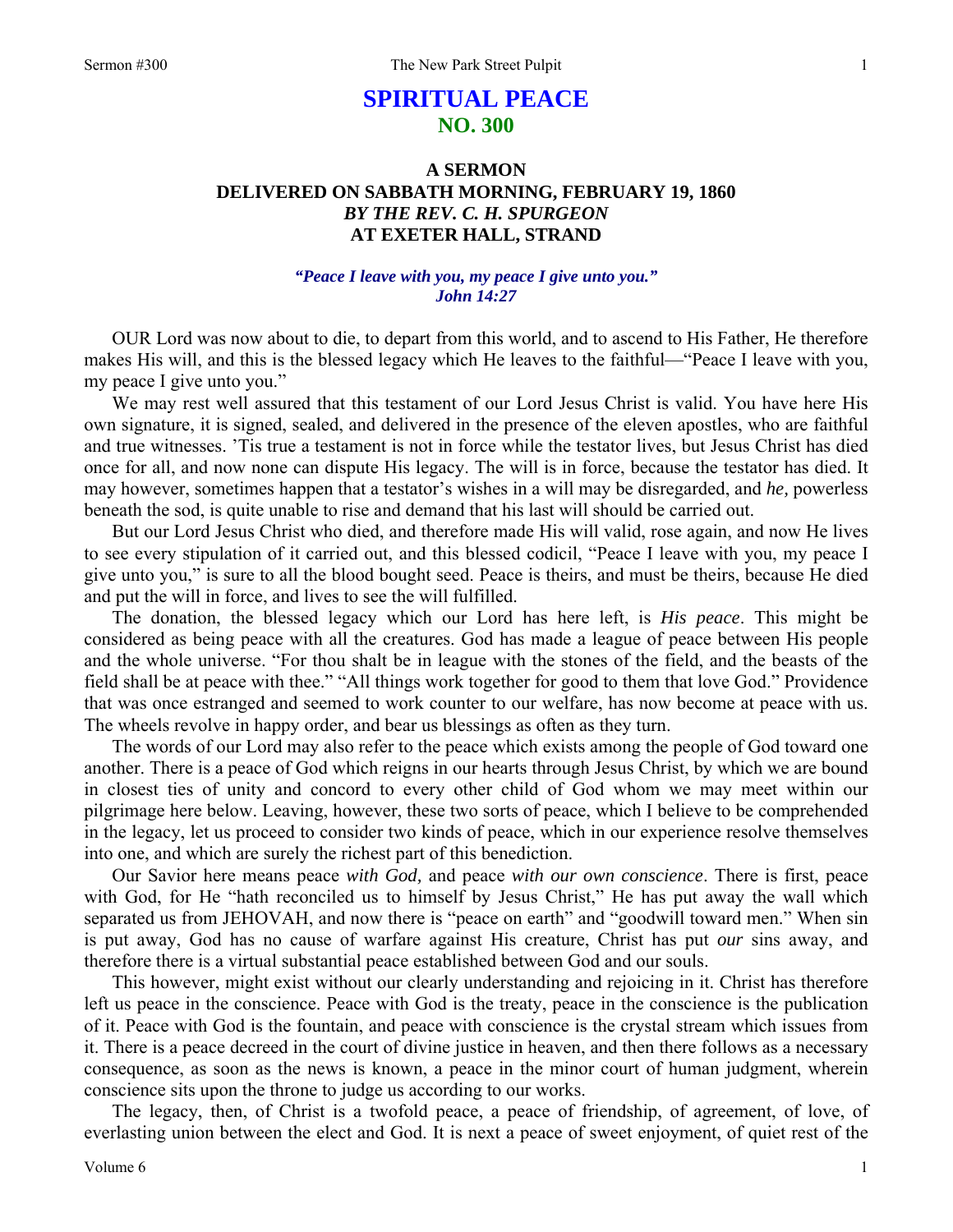understanding and the conscience. When there are no winds above, there will be no tempests below. When heaven is serene, earth is quiet. Conscience reflects the complacency of God. "Therefore being justified by faith, we have peace with God, through Jesus Christ our Lord, by whom also we have received the atonement."

I propose this morning, if God the Holy Spirit shall graciously assist, to speak of this peace thus first, its *secret groundwork,* then its *noble nature,* thirdly, its *blessed effects,* fourthly, its *interruptions and means of maintenance,* and then I shall close by some words of *solemn warning* to those of you who have never enjoyed peace with God, and consequently never have had true peace with yourselves.

**I.** First then, THE PEACE WHICH A TRUE CHRISTIAN ENJOYS WITH GOD AND HIS CONSCIENCE HAS A SOLID GROUNDWORK TO REST UPON.

It is not built upon a pleasing fiction of his imagination, a delusive dream of his ignorance, but it is built on facts, on positive truths, on essential verities, it is founded upon a rock, and though the rains descend, and the winds blow, and the floods beat upon that house, it shall not fall, because its foundation is secure.

When a man has faith *in the blood of Christ* there is but little wonder that he has peace, for indeed he is fully warranted in enjoying the most profound calm which mortal heart can know. For thus he reasons with himself—God has said, "He that believeth is justified from all things," and moreover, that "he that believeth on the Lord Jesus Christ *shall* be saved."

Now, my faith is unfeignedly fixed in the great substitutionary sacrifice of Christ, therefore I am now justified from all things, and stand accepted in Christ as a believer. The necessary consequence of that is, that he possesses peace of mind. If God has punished Christ in my stead, He will not punish me again. "Being once purged I have no more conscience of sin."

Under the Jewish ceremonial, mention was made of sin every year, the atoning lamb must be slaughtered a thousand times, but "This man, having made one atonement for sins, for ever sat down at the right hand of the majesty in the heavens." How, I ask, can the man tremble who believes himself forgiven? It were strange indeed if his faith did not breathe a holy calm into his bosom.

Again, the child of God receives his peace from another golden pipe, for *a sense of pardon has been shed abroad in his soul*. He not only believes his forgiveness from the testimony of God, but he has a sense of pardon. Do any of you know what this is? It is something more than a belief in Christ, it is the cream of faith, the full ripe fruit of believing, it is a high and special privilege which God gives after faith. If I have not that sense of pardon I am still bound to believe, and then, believing, I shall by and by advance to the seeing of that which I believed and hoped for.

The Holy Spirit sometimes sheds abroad in the believer a consciousness that he is forgiven. By mysterious agency He fills the soul with the light of glory. If all the false witnesses on earth should rise up and tell the man at that time that God is not reconciled to him, and that his sins remain unforgiven, he would be able to laugh them to scorn, for he saith, "The love of God is shed abroad in my heart by the Holy Spirit."

He *feels* that he is reconciled to God. He has come from faith up to enjoyment, and every power of his soul feels the divine dew as it gently distils from heaven. The understanding feels it, it is enlightened; the will feels it, it is subjected to the will of God; the heart feels it, it is fired with holy love; the hope feels it, for it looks forward to the day when the whole man shall be made like its covenant head Jesus Christ.

Every flower in the garden of humanity feels the sweet south wind of the Spirit, as it blows upon it and causes the sweet spices to send forth their perfume. What wonder then, that man has peace with God when the Holy Spirit becomes a royal tenant of the heart, with all His glorious train of blessings! Ah! poor tried soul, what peace and joy unspeakable would reign in your soul if you did but believe on Christ!

"Yes," you say, "but I want God to manifest to me that I am forgiven." Poor soul, He will not do that at once, He bids you believe Christ *first,* and *then* He will make manifest to you the pardon of your sin.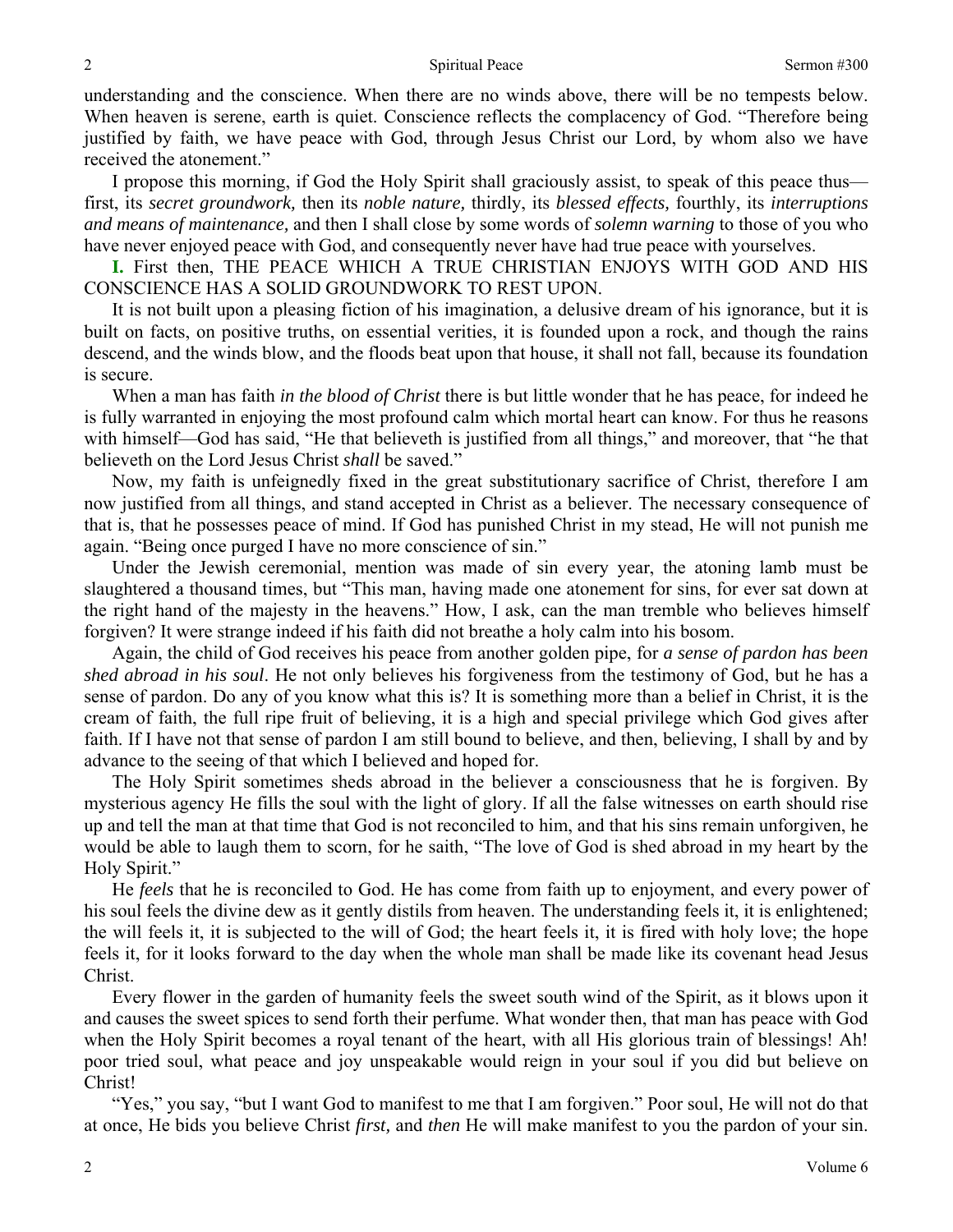It is by faith we are saved, not by enjoyment, but when I believe Christ, and take Him at His word, even when my feelings seem to contradict my faith, then, as a gracious reward, He will honor my faith by giving me to feel that which I once believed when I did not feel it.

The believer also enjoys, in favored seasons, such *an intimacy with the Lord Jesus Christ* that he cannot but be at peace. Oh! there are sweet words which Christ whispers in the ears of His people, and there are love-visits which He pays to them, which a man would not believe even though it should be told unto him. You must know for yourselves what it is to have fellowship with the Father and with His Son Jesus Christ.

There is such a thing as Christ manifesting Himself to us as He does not unto the world. All black and frightful thoughts are banished. "I am my Beloved's, and my Beloved is mine." This is the one allabsorbing feeling of the spirit. And what wonder is it, that the believer has peace when Christ thus dwells in his heart and reigns there without a rival, so that he knows no man, save Jesus only.

It was a miracle of miracles if we did not have peace, and the strangest thing in Christian experience is that our peace is not more continued, and the only explanation of our misery is that our communion is broken, that our fellowship is marred, else would our peace be like a river, and our righteousness like the waves of the sea.

That venerable man of God, Joseph Irons, who but a little while ago ascended to our Father in heaven, says, "What wonder that a Christian has peace when *he carries the title-deeds of heaven in his bosom!"* This is another solid groundwork of confidence. We know that heaven is a prepared place for a prepared people, and the Christian can sometimes cry with the apostles, "Thanks be unto the Father, who hath made us meet to be partakers of the inheritance of the saints in light."

Feeling that God has given him the meetness, he discovers that this preparation is a warrant for the hope that he shall enter into the dwelling place of the glorified. He can lift his eyes above and say, "Yon bright world is mine, my entailed inheritance, life keeps me from it, but death shall bring me to it, my sins cannot destroy the heaven-written indentures, Heaven is mine, Satan himself cannot shut me out of it. I must, I shall be where Jesus is, for after Him my spirit longs, and to Him my soul is knit." Oh, brethren, it is not a marvel when all is blest within, and all is calm above, that justified men possess "a peace with God which passeth all understanding."

You will perhaps be saying, well, but the Christian has troubles like other men—losses in business, deaths in his family, and sickness of body! Yes, but he has another groundwork for his peace—*an assurance of the faithfulness* and covenant fidelity of his God and Father. He believes that God is a faithful God—that whom He has loved He will not cast away. All the dark providences to him are but blessings in disguise. When his cup is bitter, he believes it is mixed by love, and it must all end well, for God secures the ultimate result. Therefore come foul, come fair, come all weathers, his soul shelters itself beneath the twin wings of the faithfulness and power of his Covenant God.

The sanctified spirit is so resigned to his Father's will that he will not murmur. To him, as Madame Guyon was wont to say—"It is equal whether love ordain his life or death, appoint him weal or woe." He is content to take just what his Father sends him, knowing that his Father understands him better than he understands himself.

He gives up the helm of his ship to the hand of a gracious God, and he, himself, is enabled to fall asleep softly in the cabin. He believes that his Captain has power over winds and waves, and when he sometimes feels his ship rocking in the storm, he cries with Herbert—

> *"Though winds and waves assault my keel, He doth preserve it; He doth steer, Even when the bark seems most to reel. Storms are the triumph of His art; Sure He may hide His face, but not His heart."*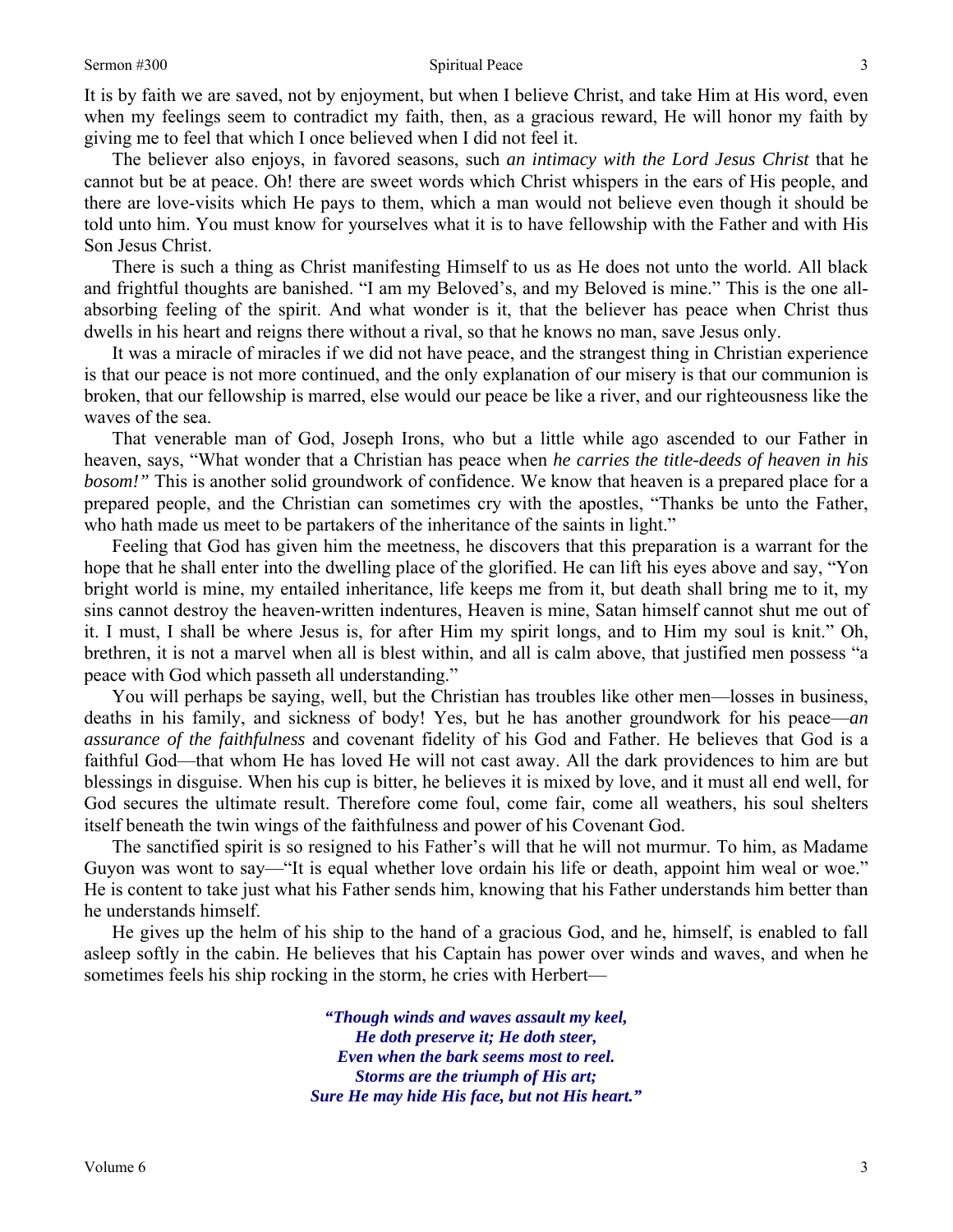No wonder then, that he has peace, when he can feel this, and knows that He who has begun the good work, has both the will and the power to perfect it, unto the day of Christ.

**II.** Having hurriedly unveiled the secret groundwork of the Christian's peace, we must dwell for a few minutes upon ITS NOBLE CHARACTER.

The peace of other men is ignoble and base. Their peace is born in the purlieus of sin. Self-conceit and ignorance are its parents. The man knows not what he is, and therefore thinks himself to be something—when he is nothing. He says—"I am rich and increased in goods," while he is naked, and poor, and miserable.

Not such is the birth of the Christian's peace. *That* is born of the Spirit. It is a peace which God the Father gives, for He is the God of all peace, it is a peace which Jesus Christ bought, for He has made peace with His blood, and He is our peace, and it is a peace which the Holy Spirit works—He is its author and its founder in the soul.

Our peace then, is God's own child, and Godlike is its character. His Spirit is its sire, and it is like its Father. It is *"My peace,"* saith Christ! not man's peace, but the unruffled calm, the profound peace of the Eternal Son of God. Oh, if we had but this one thing within our bosoms, this divine peace, a Christian were a glorious thing indeed, and even now kings and mighty men of this world are as nothing when once compared with the Christian, for he wears a jewel in his bosom which all the world could not buy, a jewel fashioned from old eternity and ordained by sovereign grace to be the high boon, the right royal inheritance of the chosen sons of God.

This peace then, is divine in its origin, and it is also *divine in its nourishment*. It is a peace which the world cannot give, and it cannot contribute towards its maintenance. The daintiest morsels that ever carnal sense fed upon, would be bitter to the mouth of this sweet peace. You may bring your much fine corn, your sweet wine, and your flowing oil, your dainties tempt us not, for this peace feeds upon angels' food, and it cannot relish any food that grows on earth.

If you should give a Christian ten times as much riches as he has, you would not cause him ten times as much peace, but probably ten times more distress; you might magnify him in honor, or strengthen him with health, yet neither would his honor or his health contribute to his peace, for that peace flows from a divine source, and there are no tributary streams from the hills of earth to feed that divine current, the stream flows from the throne of God, and by God alone is it sustained.

It is then, a peace divinely born and divinely nourished. And let me again remark, it is *a peace that lives above circumstances*. The world has tried hard to put an end to the Christian's peace, and it has never been able to accomplish it.

I remember, in my early childhood, having heard an old man utter in prayer, a saying which stuck by me—"O Lord, give unto your servants that peace which the world can neither give nor take away." Ah! the whole might of our enemies cannot take it away. Poverty cannot destroy it, the Christian in his rags can have peace with God. Sickness cannot mar it, lying on his bed, the saint is joyful in the midst of the fires. Persecution cannot ruin it, for persecution cannot separate the believer from Christ, and while he is one with Christ, his soul is full of peace.

"Put your hand here," said the martyr to his executioner, when he was led to the stake, "put your hand here, and now put your hand on your own heart and feel which beats the hardest, and which is the most troubled." Strangely was the executioner struck with awe, when he found the Christian man as calm as though he were going to a wedding feast, while he had all agitation at having to perform so desperate a deed.

Oh, world! we defy you to rob us of our peace. We did not get it from you, and you can not take it from us. It is set as a seal upon our arm, it is strong as death and invincible as the grave. Your stream, O Jordan, cannot drown it, black and deep though your depths may be, in the midst of your tremendous billows our soul is confident, and rests still on Him that loved us, and gave Himself for us.

Frequently have I had to remark, that Christians placed in the most unfavorable circumstances are, as a rule, better Christians than those who are placed in propitious positions. In the midst of a very large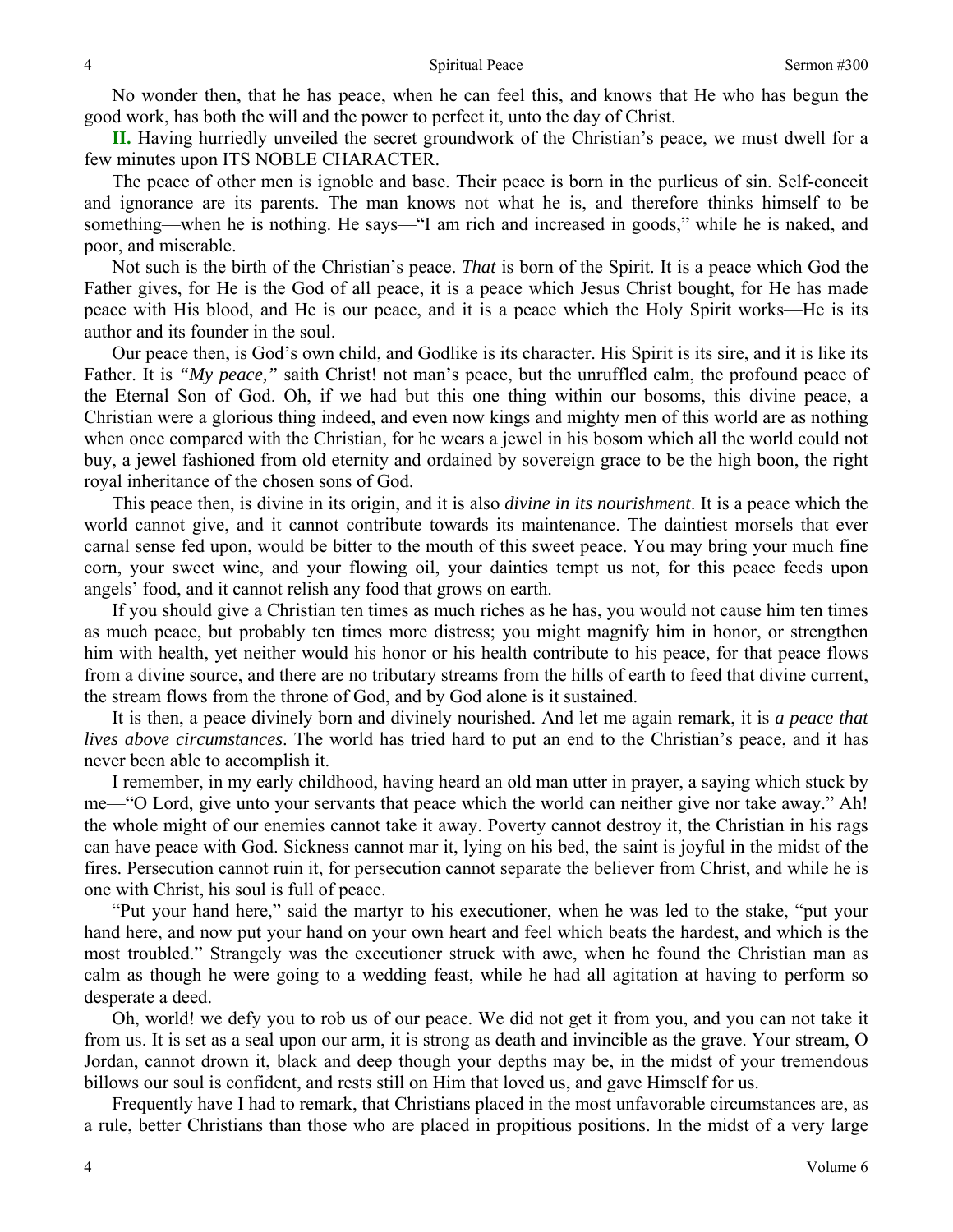church of persons in all ranks, with the condition of most of whom I am as thoroughly conversant as man can well be, I have observed that the women who come from houses where they have ungodly husbands, and trying children—that the young people who come from workshops where they are opposed and laughed at—that the people who come from the depths of poverty, from the dens and kens of our city, are the brightest jewels that are set in the crown of the church.

It seems as if God would defeat nature—not only make the hyssop grow on the wall, but make the cedar grow there too—He finds His brightest pearls in the darkest waters, and brings up His most precious jewels from the filthiest dunghills.

## *"Wonders of grace to God belong, Repeat His mercies in your song."*

And this I have found too, that often the more disturbed a Christian man is, the purer is his peace, the heavier the rolling swell of his griefs and sorrow, the more still, and calm, and profound is the peace that reigns within his heart. So then, it is peace divinely born, divinely nourished, and one which is quite above the influence of this poor whirling world.

Further, I must remark briefly upon the nature of this peace, that it *is profound and real*. "The peace of God," saith an apostle, "that passeth all understanding." This peace not only fills all the senses to the brim, till every power is satiated with delight, but it fills the understanding which can take in the whole world, and understand many things which are not within the range of vision, even the understanding cannot take in the length and the breadth of this peace. And not only will *the* understanding fail to compass it, but *all* understanding is outdone. When our judgment has exerted itself to the utmost, it cannot comprehend the heights and depths of this profound peace.

Have you ever imagined what must be the stillness of the caverns in the depth of the seas, a thousand fathoms beneath the bosom of the floods, where the mariners' bones lie undisturbed, where pearls are born, and corals that never see the light, where the long lost gold and silver of the merchants lie sprinkled on the sandy floor—down in the rock caves, and the silent palaces of darkness where waves dash not, and the intruding foot of the diver has never trodden? So clear, so calm is the peace of God, the placid rest of the assured believer.

Or lift up your eyes to the stars. Have you never dreamed a sweet dream of the quietude of those noiseless orbs? Let us mount beyond the realm of noise and riot, let us tread the noiseless highway of the silent orbs. The thunders are far below us, the confused tumult of the crowd defiles not the sanctity of this wondrous quiet. See how the stars sleep on their golden couches, or only open their bright eyes to keep watch upon that stormless sea of ether, and guard the solemn boundaries of the reign of peace.

Such is the peace and calm that reigns in the Christian's bosom. "Sweet calm," one calls it, "perfect peace," David styles it; another one calls it "great peace." "Great peace have all they that love thy law, and nothing shall offend them."

Last year—I tell you now a secret of my own heart—I had one text which thrust itself upon my recollection many times a day. I dreamed of it when I slept, when I awoke it went with me, and I verified it, and rejoiced in it, "His soul shall dwell at ease." It is my promise now.

There is such an *ease*—quite consistent with labor, with agony for the souls of men, with an earnest desire for yet greater attainments in the divine life, there is such an ease—it is not to be gained by all the appliances of luxury, by all the aggrandizement of wealth—an ease in which "not a wave of trouble rolls across the peaceful breast," but all is calm, and all is clear, and all is joy and love. May we evermore dwell in that serene atmosphere, and never lose our hold of this peace.

Lest there should be any of you who do not understand what I have said, I will try and say it over again briefly in an example. Do you see that man? He has been taken up before a cruel tribunal, he is condemned to die. The hour draws nigh, he is taken to prison, and placed there with two soldiers to guard him, and four soldiers outside the door.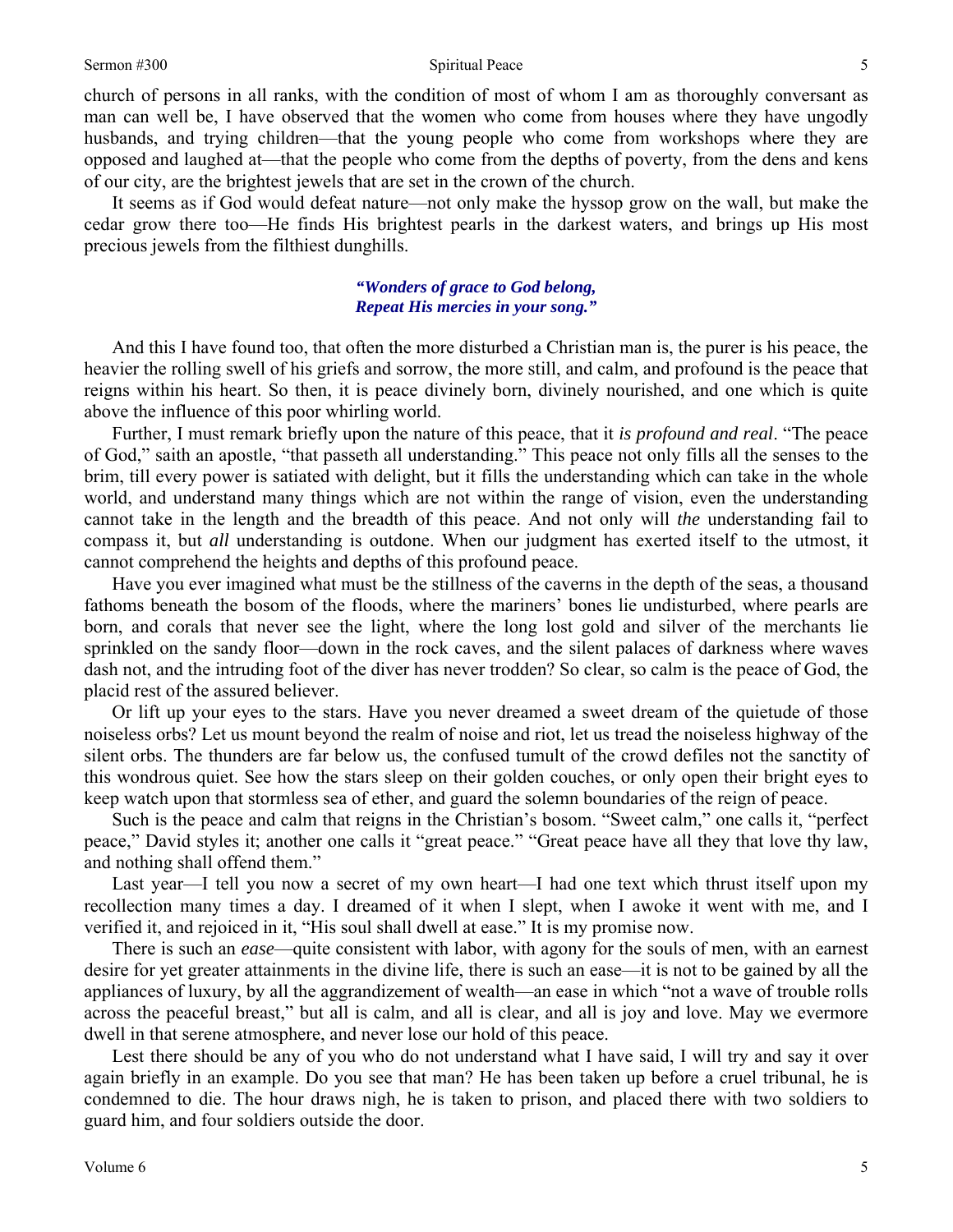#### Spiritual Peace Sermon #300

The night comes on, he lies down, but in how uncomfortable a position! Chained between two soldiers! He lies down and he falls asleep—not the sleep of the guilty criminal, whose very sense of dread makes his eyelids heavy, but a calm sleep which is given by God, and which ends in an angelic vision, by which he is delivered. Peter sleeps, when the death sentence is above his head, and the sword is ready to penetrate his soul.

See another picture? There are Paul and Silas yonder, they have been preaching and their feet are thrust in the stocks for it. They will die on the morrow, but in the midnight they sing praises unto God, and the prisoners hear them. One would have thought in such a loathsome dungeon as that, they would have groaned and moaned all night long, or that at best they might have slept, but no, they sang praises to God, and the prisoners heard them. There is the peace—the calm, the quietude of the heir of heaven.

I might give you another picture—of our ancient Non-conformists in the days of that most persecuting Queen Elizabeth. She cast into prison among very many others, two of our forefathers, of the name of Greenwood and Barrow. They were caused to lie in that loathsome stinking dungeon—the Clink Prison—shut in one huge room with maniacs, murderers, felons and the like, compelled to listen to their frightful conversation.

One day there came a warrant that they must die. The two men were led out and tied to the cart, and were about to be taken away to death, but they were no sooner outside the gate than a messenger rode up. The Queen had sent a reprieve. They were taken back, calmly and quietly they returned to their prison, and the next day they were taken to Newgate, and just as suddenly, there come a second messenger to say they must be taken away to Tyburn to die.

They were again tied to the cart, they ascended the scaffold, the ropes were put round their necks, and they were allowed to stand in that position and address the assembled multitude, and bear witness to the liberty of Christ's church, and to the right of private judgment among men.

They concluded their speech and a second time that wretched Queen sent them a reprieve, and they were taken back a second time to the dungeon, and there they lay in Newgate, but only for few days more and then a third time they were taken out, and this time they were hanged in reality, but they went as cheerfully to the scaffold on each occasion as men go to their beds and seemed as joyous as though they were going to a crown, rather than to a halter.

Such specimens all the churches of Christ can show. Wherever there has been a true Christian, the world has tried its best to put out his peace, but it is a peace that never can be quenched—it *will* live on what halter about its neck, with the hot pincers tearing away its flesh, with the sword in its very bones, it will live, till mounting from the burning bush of earth, this bird of paradise shall wear its glittering plumage in the midst of the garden of paradise.

**III.** Having detained you longer on this point than I thought I should do, I hasten to the third point, THE EFFECTS OF THIS DIVINE PEACE.

The blessed effects of this divine peace are, first of all, *joy*. You will notice that the words "joy," and "peace" are continually put together, for joy without peace were an unhallowed and an unhappy joy the crackling of thorns under a pot, unsound, mere flames of joy, but not the red glowing coals of bliss.

Now, divine peace gives joy to the Christian, and *such* joy! Have you ever seen the first gleam of joy when it has come into the eyes of the penitent? It has been my happy lot to pray with many a convicted sinner, to witness the deep agony of spirit, and deeply sympathize with the poor creature in his trouble for sin.

I have prayed and have exhorted to faith, and I have seen that flash of joy, when at last the hopeful word was spoken, "I do believe on the Lord Jesus Christ with all my heart." Oh! that look of joy! It is as if the gates of heaven had been opened for a moment, and some flash of glory had blazed upon the eye and had been reflected therefrom.

I remember my own joy, when I first had peace with God. I thought I could dance all the way home. I could understand what John Bunyan said, when he declared he wanted to tell the crows on the ploughed land all about it. He was too full to hold, he felt he must tell someone. Oh! there was joy in the

6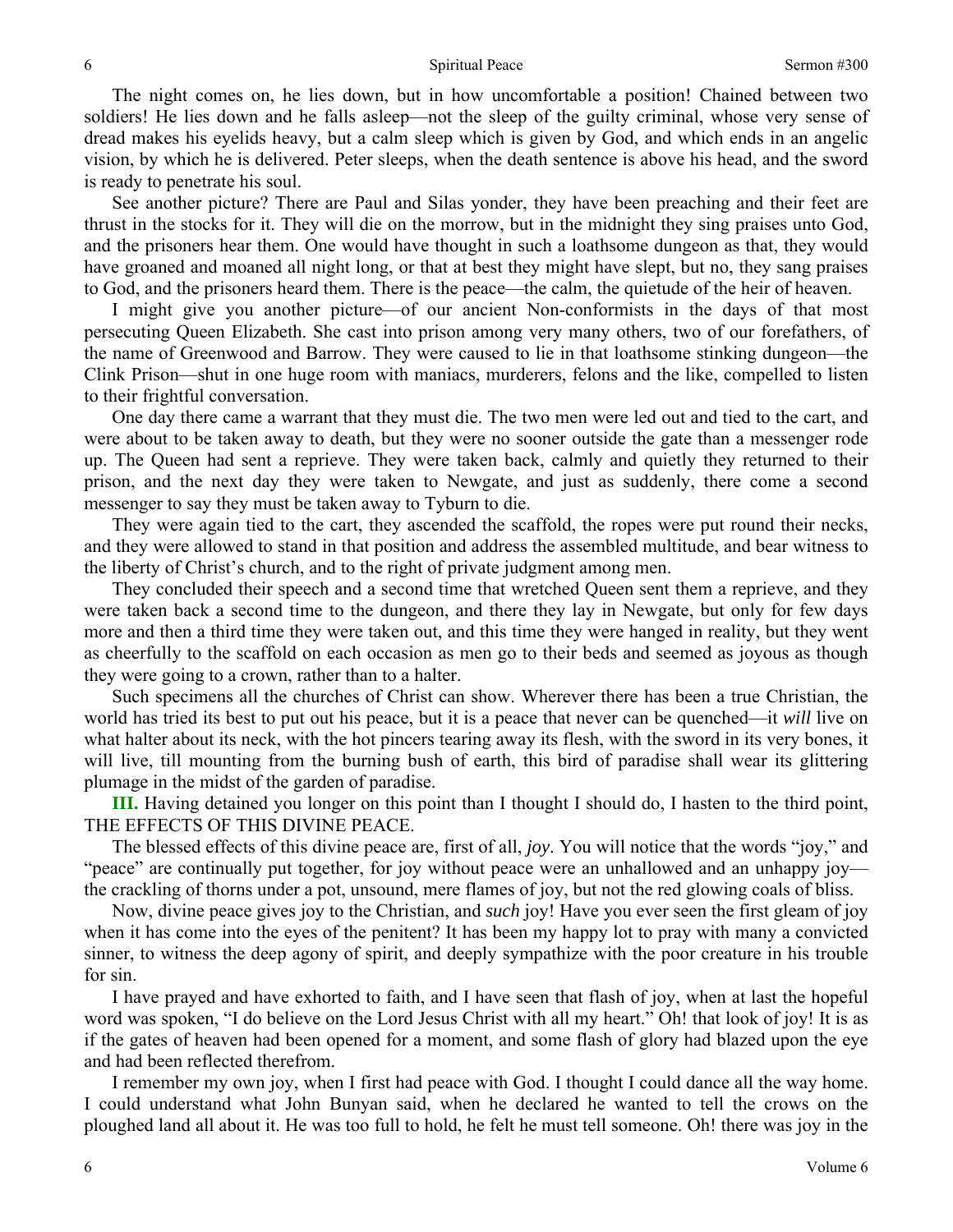### Sermon #300 Spiritual Peace

household that day, when all heard that the eldest son had found a Savior and knew himself to be forgiven—bliss compared with which all earth's joys are less than nothing and vanity. As the counterfeit to the real coin, so are the base joys of earth to the real joy which springs from peace with God.

Young man! Young woman! if you would have a bliss such as you never knew before, you must be reconciled to God through the blood of Christ, for till then, real joy and lasting pleasure you can never know.

The first effect of this peace then is joy. Then follows another—*love*. He who is at peace with God through the blood of Christ is constrained to love Him who died for him. "Precious Jesus!" he cries, "help me to serve Thee! Take me as I am, and make me something. Use me in Thy cause, send me to the farthest part of the green earth, if Thou wilt, to tell sinners the way of salvation. I will cheerfully go, for my peace fans the flame of love, that all that I am and all I have shall be, *must be,* forever Thine."

Then next there comes an anxiety after *holiness*. He who is at peace with God does not wish to go into sin, for he is careful lest he should lose that peace. He is like a woman that has escaped from a burning house, he is afraid of every candle afterwards, lest he should come again into the like danger. He walks humbly with his God. Constrained by grace, this sweet fruit of the Spirit, peace, leads him to endeavor to keep all the commandments of God, and to serve his Lord with all his might.

Then again, this peace will *help us to bear affliction*. Paul describes it as a shoe. As he says, "Your feet shod with the preparation of the gospel of *peace."* It enables us to tread on the sharpest flints of sorrow, yea, on adders and on serpents, also, it gives us power to walk over the briars of this world, and our feet are not wounded. We tread the fires and we are not burned.

This divine shoe of peace makes us walk without weariness and run without fainting. I can do all things when my soul is at peace with God. There are no sufferings that shall move my soul to pain, no terrors that shall blanch my cheek, there are no wounds that shall compel me to a ignominious fear when my spirit is at peace with God. It makes a man a giant—swells the dwarf to a Goliath size. He becomes mightiest of the mighty, and while the weaklings creep about this little earth, bowed down to the very dust, he strides it like a Colossus. God has made him great and mighty, because He has filled his soul with peace, and with overflowing joy.

More might I tell you of the blessed effects of this peace, but I shall be content, after I have simply noticed that this peace gives *boldness at the throne,* and access to a Father's mercy seat. We feel we are reconciled, and therefore, we stand no longer at a distance, but we come up to Him, even to His knees, we spread our wants before Him, plead our cause, and rest satisfied of success, because there is no enmity in our Father's heart to us, and none in ours to Him. We are one with God, and He is one with us, through Jesus Christ our Lord.

**IV.** And now I have a practical duty to perform, and with this I shall close after having said a few words to those who know nothing of this peace. The practical remarks I have to make are upon the subject of INTERRUPTIONS OF PEACE.

All Christians have a right to perfect peace, but they have not all the possession of it. There are times when gloomy doubts prevail, and we fear to say that God is ours. We lose a consciousness of pardon, and we grope in the noonday as in the night. How is this? I think these interruptions may be owing to one of four causes.

Sometimes they are due to *the ferocious temptations of Satan*. There are periods when with unexampled cruelty Satan assaults the children of God. It is not to be expected that they will maintain perfect peace while they are fighting with Apollyon. When poor Christian was wounded in his head, and in his hands, and in his feet, no wonder that he groaned exceedingly, and as Bunyan has it, "I never saw him all the while give so much as one pleasant look, till he perceived he had wounded Apollyon with his two-edged sword, then indeed, he did smile and look upward, but it was the most dreadful fight that ever I saw."

Mark, there is no such thing as a disturbance of the reality of the peace between God and the soul, for God is always at peace with those who are reconciled to Him by Christ, but there is a disturbance of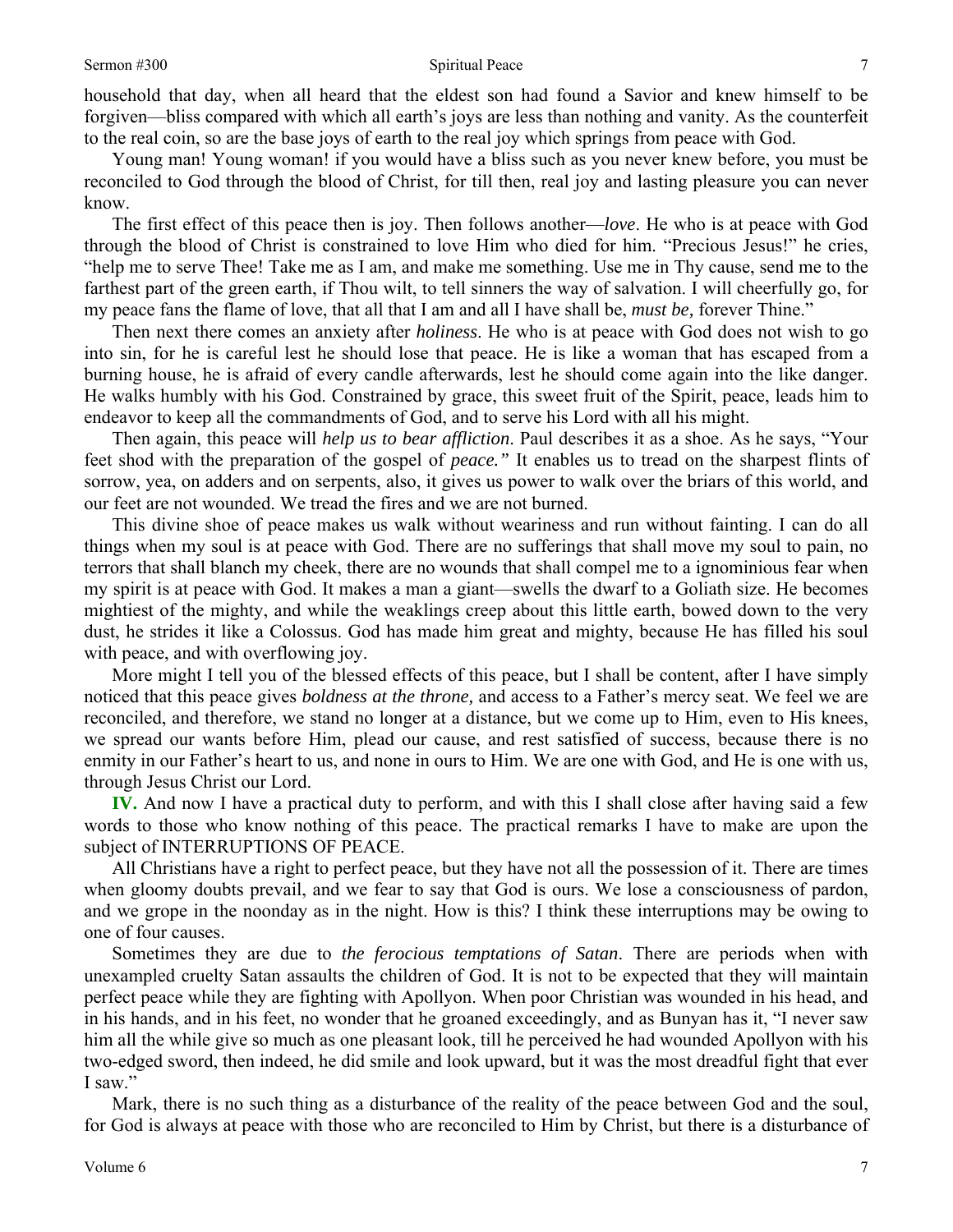the enjoyment of that peace, and that is often effected by the howlings of that great dog of hell. He comes against us with all his might, with his mouth open ready to swallow us up quick, and were it not for divine mercy he would do so. It is but little marvel that sometimes our peace is affected, when Satan is fierce in his temptations.

At another time a want of peace may arise from *ignorance*. I do not wonder that a man who believes Arminian doctrine, for instance, has little peace. There is nothing in the doctrine to give him any. It is a bone without marrow, it is a religion that seems to me to be cold, sapless, marrowless, fruitless—bitter and not sweet. There is nothing about it but the whip of the law, there are no grand certainties—no glorious facts of covenant love, of discriminating grace, of Almighty faithfulness, and suretyship engagements. I will never quarrel with the man that can live on such stones and scorpions as conditional election, haphazard redemption, questionable perseverance, and unavailing regeneration.

There may be some, I suppose, who can live on this dry meat. If they can live on it, be it so, but I believe many of our doubts and fears arise from doctrinal ignorance. You have not perhaps, a clear view of that covenant made between the Father and His glorious Son, Jesus Christ, you do not know how to spell the word "Gospel," without mixing up the word "law" in it. Perhaps you have not learned fully to look out of self to Christ for everything. You do not know how to distinguish between sanctification, which varies, and justification, which is permanent.

Many believers have not come to discern between the work of the Spirit and the work of the Son, and what marvel, if you are ignorant, that you sometimes lack peace? Learn more of that precious Book and your peace shall be more continual.

Then again, this peace is usually marred by *sin*. God hides His face behind the clouds of dust which His own flock makes as they travel along the road of this world. We sin, and then we sorrow for it. God still loves His child, even when he sins, but He will not let the child know it. That child's name is in the family register, but the Father clasps up the book, and will not let him read it till he thoroughly repents again, and comes back once more to Jesus Christ.

If you can have peace and yet live in sin, mark this, you are unrenewed. If you can live in iniquity, and yet have peace in your conscience, your conscience is seared and dead. But the Christian man, when he sins, begins to smart, if not at the very moment he falls, it is not long before his Father's rod is on his back, and he begins to cry—

> *"Where is the blessedness I knew When first I saw the Lord? Where is the soul-refreshing view Of Jesus and His Word?"*

Once more, our peace may be interrupted also by *unbelief*. Indeed, this is the sharpest knife of the four, and will most readily cut the golden thread of our enjoyments.

And now, if you would maintain unbroken peace, take advice from God's minister this morning, young though he be in years. Take advice, which he can warrant to be good, for it is Scriptural. If you would keep your peace continual and unbroken, look always to the sacrifice of Christ, never permit your eye to turn to anything but Jesus.

When you repent, my hearer, still keep your eye on the cross, when you labor, labor in the strength of the Crucified One. Everything you do, whether it be self-examination, fasting, meditation, or prayer, do all under the shadow of Jesus' cross, or otherwise, live as you will, your peace will be but a sorry thing, you shall be full of disquiet and of sore trouble. Live near the cross and your peace shall be continual.

Another piece of advice. Walk humbly with your God. Peace is a jewel, God puts it on your finger, be proud of it, and He will take it off again. Peace is a noble garment, boast of your dress, and God will take it away from you. Remember the hole of the pit whence you were digged, and the quarry of nature